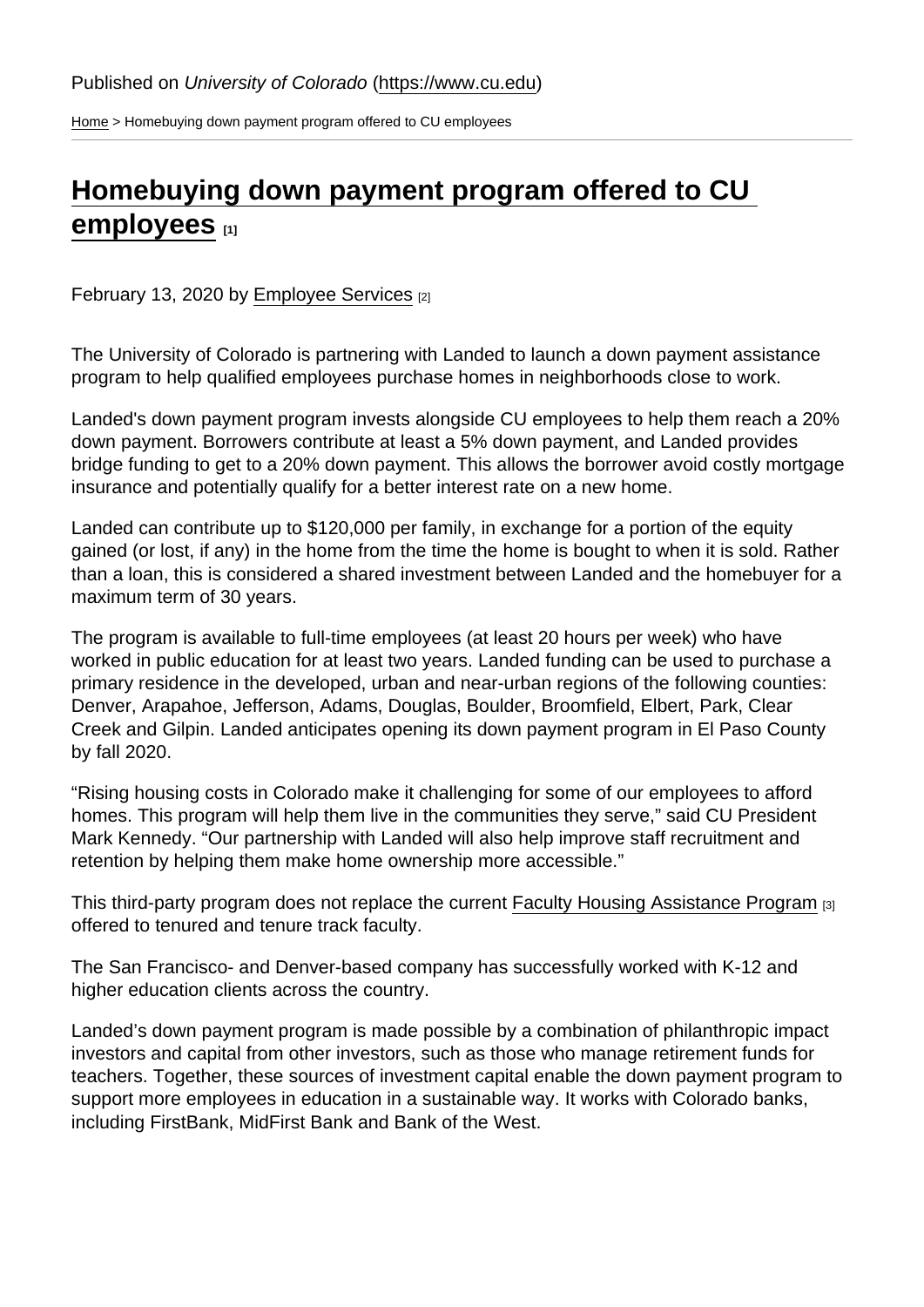Landed offers homebuyer education materials, a network of vetted real estate agents and programs beyond the down payment program. To learn more visit [Landed's website](https://www.landed.com/) [4].

The week of March 2, Landed will host informational sessions on CU campuses to learn more. Interested employees can RSVP for these sessions using the links below.

## CU Boulder

- [9 10 a.m. March 2 CU Boulder Recreation Center, Ice Rink Overlook Room](https://www.landed.com/events/856ece0f-7e29-46e3-9394-5dc27bdcb896) [5]
- [10 11 a.m. March 2 CU Boulder Recreation Center, Ice Rink Overlook Room](https://www.landed.com/events/624c26e5-b083-4fc8-80d2-9d5c3d826590) [6]
- [noon to 1 p.m. March 2 Williams Village Dining Center and Community Commons,](https://www.landed.com/events/ed8d4a6f-b841-4032-aa7d-36cfc5d50ed9)  [Rooms ABC](https://www.landed.com/events/ed8d4a6f-b841-4032-aa7d-36cfc5d50ed9) [7]
- [4 5 p.m. March 2 Sustainability, Energy and Environment Center, Auditorium C120](https://www.landed.com/events/8e16ea53-3a6e-4d9c-9513-e3cddf6dd90e) [8]
- [5 6 p.m. March 2 Sustainability, Energy and Environment Center, Auditorium C120](https://www.landed.com/events/0d742e7a-fe2a-4ed2-89fa-7c2dc0d03eb3) [9]

## CU Denver

- [9 10 a.m. March 4 North Classroom Building, Room 1130](https://www.landed.com/events/b9e2f99b-5f3b-4fe9-8698-cfb7ac69a6b9) [10]
- [4 5 p.m. March 4 North Classroom Building, Room 1130](https://www.landed.com/events/75e5ca69-9418-4d78-b6d2-c1e80a6aeec9) [11]

## CU Anschutz Medical Campus

- [9 10 a.m. March 5 Research North 1, Hensel Phelps Auditorium](https://www.landed.com/events/a55b134e-a50f-44fa-bf28-cdd4b10fc75f) [12]
- [noon to 1 p.m. March 5 Research North 1, Hensel Phelps Auditorium](https://www.landed.com/events/2c190600-7b6b-4805-b3c8-44a13ee92994) [13]
- $\bullet$  [4 5 p.m. March 5 Research North 1, Hensel Phelps Auditorium](https://www.landed.com/events/982326ff-4f1c-4fdd-83da-458b71897b8f)  $[14]$

[Benefits and Wellness](https://www.cu.edu/blog/work-life/tag/benefits-and-wellness) [15], [perks](https://www.cu.edu/blog/work-life/tag/perks) [16], [CU Advantage](https://www.cu.edu/blog/work-life/tag/cu-advantage) [17], [housing](https://www.cu.edu/blog/work-life/tag/housing) [18], [Landed program](https://www.cu.edu/blog/work-life/tag/landed-program) [19], [Landed](https://www.cu.edu/blog/work-life/tag/landed) [20], [down payment](https://www.cu.edu/blog/work-life/tag/down-payment) [21], [assistance](https://www.cu.edu/blog/work-life/tag/assistance) [22]

Display Title:

Homebuying support program offered to CU employees

Send email when Published:

No

Source URL: https://www.cu.edu/blog/work-life/homebuying-down-payment-program-offered-cuemployees

Links

- [1] https://www.cu.edu/blog/work-life/homebuying-down-payment-program-offered-cu-employees
- [2] https://www.cu.edu/blog/work-life/author/9230
- [3] https://www.cu.edu/treasurer/faculty-housing-assistance-program
- [4] https://www.landed.com/
- [5] https://www.landed.com/events/856ece0f-7e29-46e3-9394-5dc27bdcb896
- [6] https://www.landed.com/events/624c26e5-b083-4fc8-80d2-9d5c3d826590
- [7] https://www.landed.com/events/ed8d4a6f-b841-4032-aa7d-36cfc5d50ed9
- [8] https://www.landed.com/events/8e16ea53-3a6e-4d9c-9513-e3cddf6dd90e
- [9] https://www.landed.com/events/0d742e7a-fe2a-4ed2-89fa-7c2dc0d03eb3
- [10] https://www.landed.com/events/b9e2f99b-5f3b-4fe9-8698-cfb7ac69a6b9
- [11] https://www.landed.com/events/75e5ca69-9418-4d78-b6d2-c1e80a6aeec9
- [12] https://www.landed.com/events/a55b134e-a50f-44fa-bf28-cdd4b10fc75f
- [13] https://www.landed.com/events/2c190600-7b6b-4805-b3c8-44a13ee92994
- [14] https://www.landed.com/events/982326ff-4f1c-4fdd-83da-458b71897b8f [15] https://www.cu.edu/blog/work-life/tag/benefits-and-wellness
- 
- [16] https://www.cu.edu/blog/work-life/tag/perks